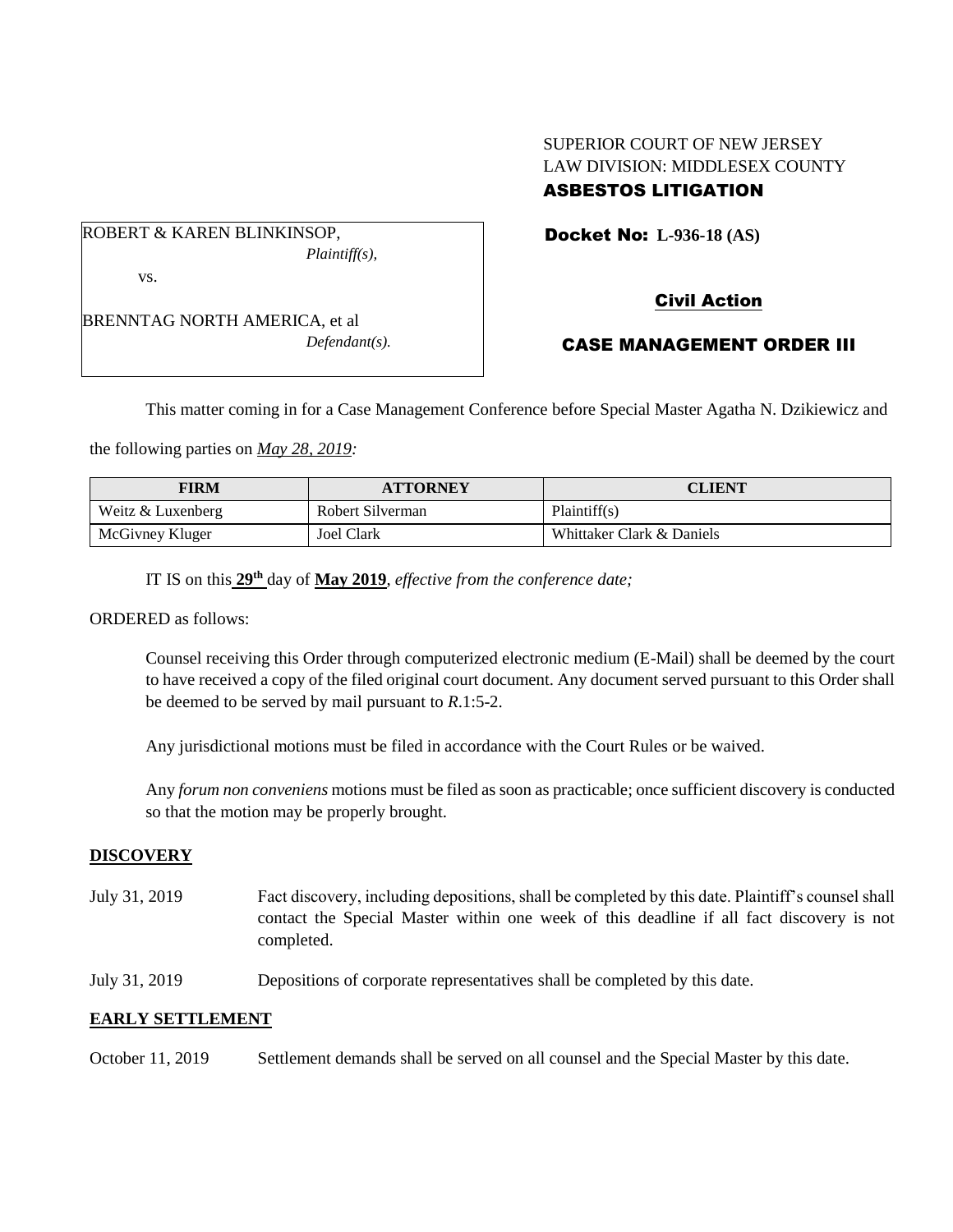### **MEDICAL EXPERT REPORT**

| August 30, 2019  | Plaintiff shall serve medical expert reports by this date.                                                                                                                                                                                               |
|------------------|----------------------------------------------------------------------------------------------------------------------------------------------------------------------------------------------------------------------------------------------------------|
| August 30, 2019  | Upon request by defense counsel, plaintiff is to arrange for the transfer of pathology specimens<br>and x-rays, if any, by this date.                                                                                                                    |
| October 18, 2019 | Defendants shall identify its medical experts and serve medical reports, if any, by this date. In<br>addition, defendants shall notify plaintiff's counsel (as well as all counsel of record) of a<br>joinder in an expert medical defense by this date. |

#### **LIABILITY EXPERT REPORTS**

| <b>August 30, 2019</b> | Plaintiff shall identify its liability experts and serve liability expert reports by this date or |
|------------------------|---------------------------------------------------------------------------------------------------|
|                        | waive any opportunity to rely on liability expert testimony.                                      |

October 18, 2019 Defendants shall identify its liability experts and serve liability expert reports, if any, by this date or waive any opportunity to rely on liability expert testimony.

#### **SUMMARY JUDGMENT MOTION PRACTICE**

| October 11, 2019 | Plaintiff's counsel shall advise, in writing, of intent not to oppose motions by this date. |  |  |
|------------------|---------------------------------------------------------------------------------------------|--|--|
|                  |                                                                                             |  |  |

- October 25, 2019 Summary judgment motions shall be filed no later than this date.
- November 22, 2019 Last return date for summary judgment motions.

#### **ECONOMIST EXPERT REPORTS**

- August 30, 2019 Plaintiff shall identify its expert economists and serve expert economist report(s), if any, by this date or waive any opportunity to rely on economic expert testimony.
- October 18, 2019 Defendants shall identify its expert economists and serve expert economist report(s), if any, by this date or waive any opportunity to rely on economic expert testimony.

#### **EXPERT DEPOSITIONS**

December 31, 2019 Expert depositions shall be completed by this date. To the extent that plaintiff and defendant generic experts have been deposed before, the parties seeking that deposition in this case must file an application before the Special Master and demonstrate the necessity for that deposition. To the extent possible, documents requested in a deposition notice directed to an expert shall be produced three days in advance of the expert deposition. The expert shall not be required to produce documents that are readily accessible in the public domain.

#### **PRE-TRIAL AND TRIAL**

July 24, 2019 The telephone settlement conference previously scheduled on this date is **cancelled**.

 $\_$  , and the set of the set of the set of the set of the set of the set of the set of the set of the set of the set of the set of the set of the set of the set of the set of the set of the set of the set of the set of th